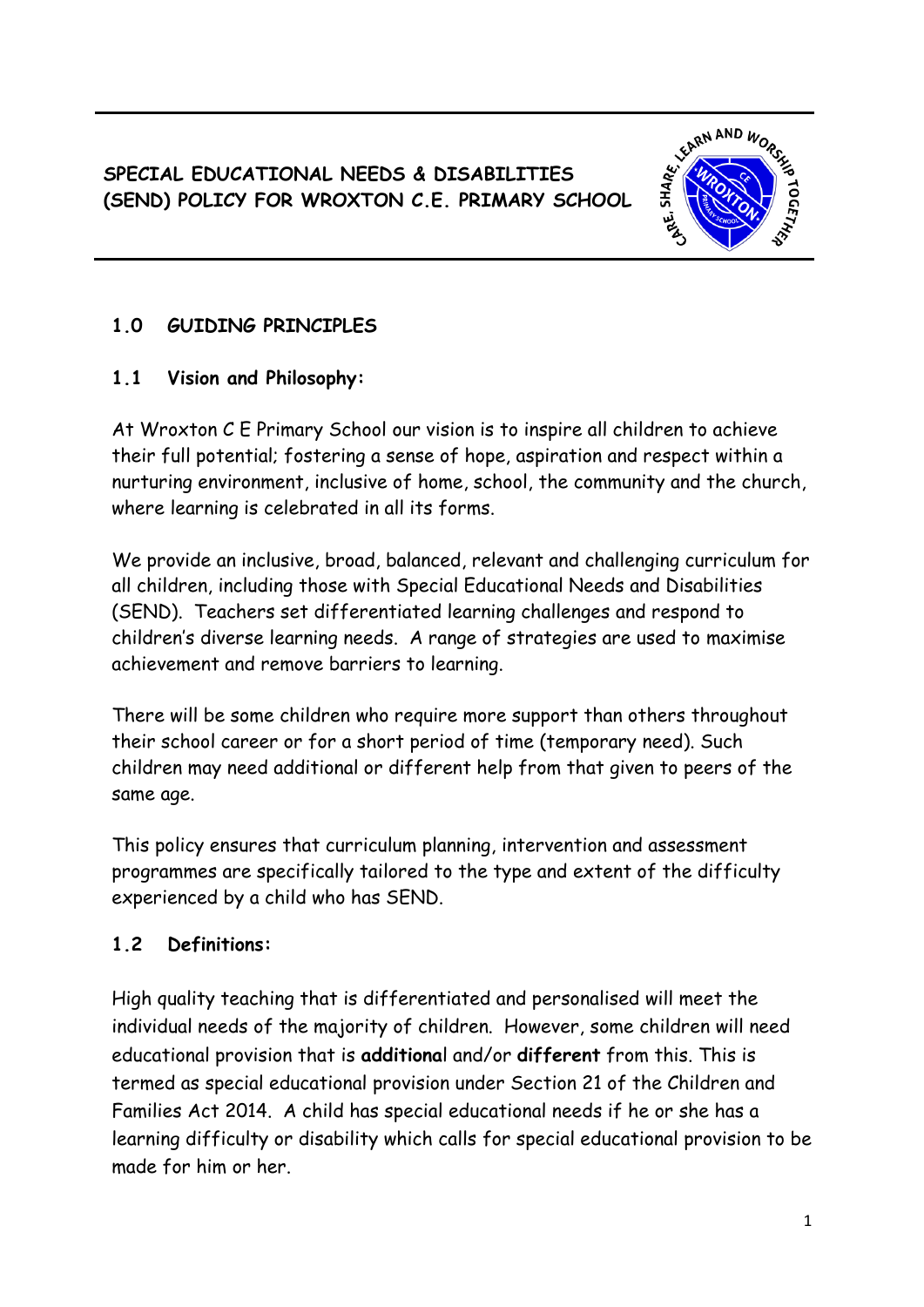A child of compulsory school age has a learning difficulty or disability if he or she: a) has a significantly greater difficulty in learning than the majority of others of the same age; or b) has a disability which prevents or hinders him or her from making use of educational facilities of a kind generally provided for others of the same age in mainstream schools (ref. Special Educational Needs Code of Practice 2014, paras xi-xii).

Please note, our School also believe more able, gifted and talented children require special educational provision and we strive to ensure that the needs of these children are provided for through our More Able Register. Quality 1st Teaching.

#### **1.2 Aims and Objectives:**

The aims and objectives of this policy and the Schools' SEND provision are to:

- Provide an inclusive, broad, balanced, relevant and challenging curriculum for all that facilitates progression in learning
- Create a safe, secure, supportive environment that promotes confidence, success and achievement. We value the many and varied talents of our children, and encourage them to recognise these in themselves and others
- Give all children with SEND equal opportunities to take part in all aspects of school life
- Facilitate early identification, intervention and provision to support children with SEND
- Ensure that pupil needs are regularly assessed, monitored and reviewed, and next learning steps are identified
- Promote collaborative working relationships between school staff, parents/carers, support services and other professionals, including our designated Educational Psychologist
- When appropriate, enable the children themselves to be involved in the evaluation and/or assessment of their progress and the target setting process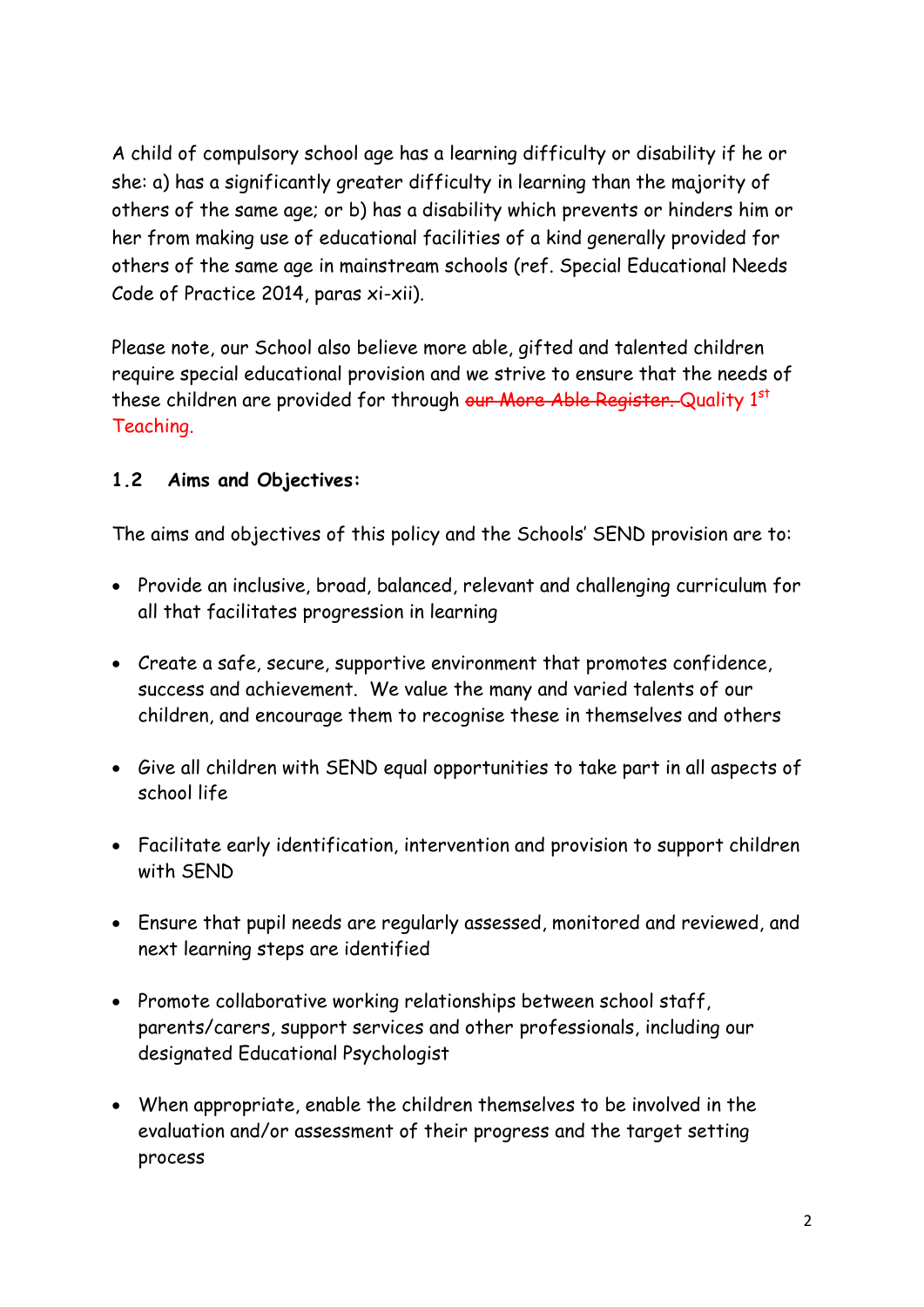- Ensure that the responsibility held by the Governing Body and all staff for SEND is implemented and maintained
- **2.0 ROLES AND RESPONSIBILITIES**

Provision for children with SEND is the responsibility of the Governing Body, Headteacher and **all staff** within the school. It is a Class Teacher's responsibility to provide appropriate support for children with SEND in his/her class and to be aware that these needs may be present in different learning situations.

All staff are responsible for the identification, assessment and provision of targeted support for children with SEND. This is facilitated by the **Special Educational Needs Co-ordinator (SENCo)** and takes place in partnership with parents, support services and other professionals (as appropriate).

## **2.1 Governing Body: Mrs Sue Neal**

In collaboration with the Headteacher, the Governing Body has a legal responsibility for determining the policy and provision for pupils with SEND. It maintains a general overview and has appointed a representative whose role it is to facilitate and monitor the development of SEND as a key priority within the School. The Governing Body ensure that:

- All staff are aware of the importance of early identification and timely, appropriate and effective provision for children with SEND
- Children with SEND are able and encouraged to participate in all aspects of school life, so far as is reasonably practicable
- Appropriate staffing and funding arrangements are in place
- The quality of SEND provision is regularly monitored
- Parents are notified if the school decides to make SEND provision for their child and opportunities are available for them to discuss planned support
- They raise awareness of the School's SEND policy and the success of its implementation through the Governors' Annual Report to Parents. This will include reference to the analysis of pupil tracking data to determine pupil progress (for individuals and groups of children) and the effectiveness of SEND provision across the School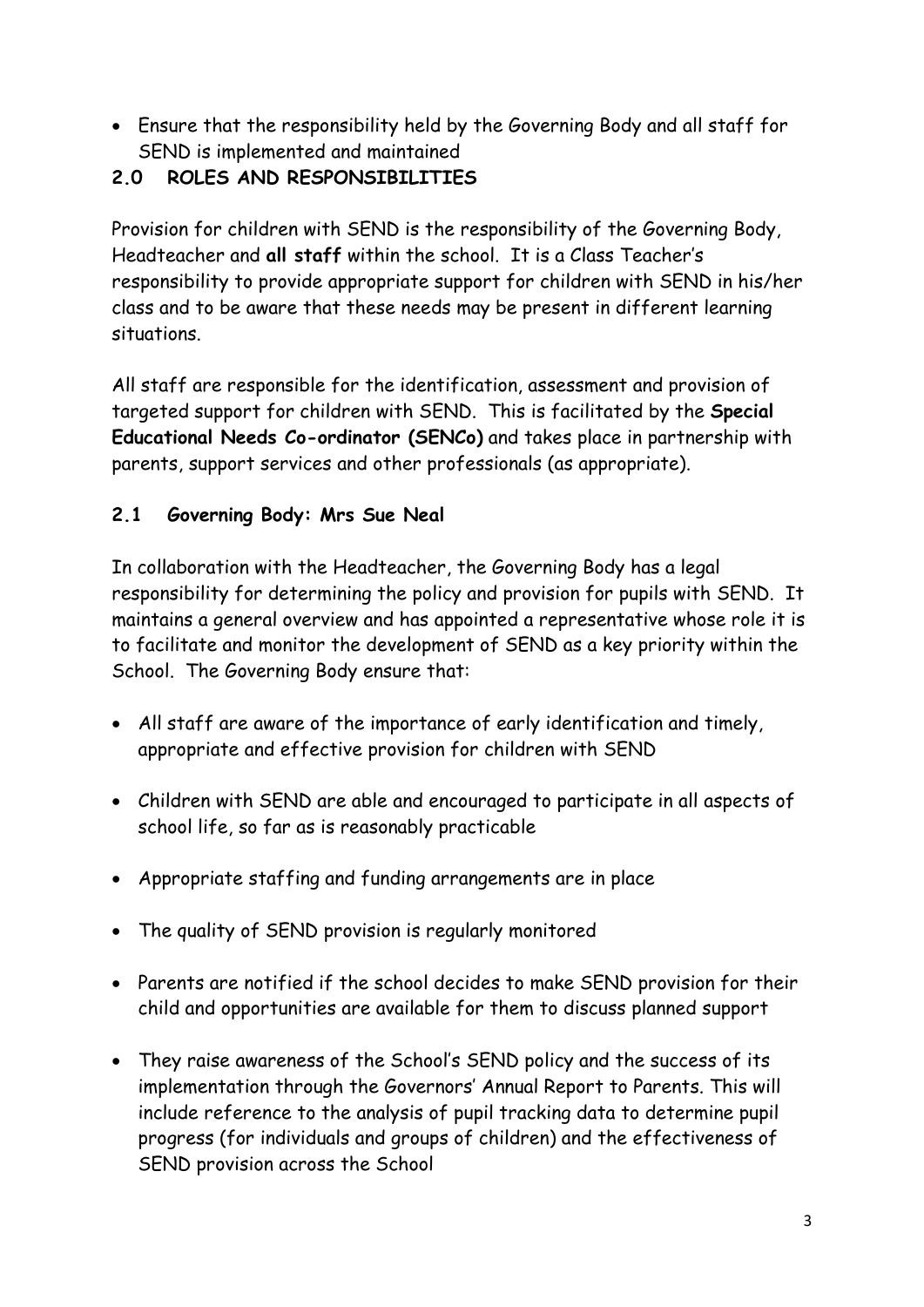- They have regard to the requirements of the Special Educational Needs Code of Practice 2014.
- They are fully informed about SEND issues, so that they can play a influential part in the School self-review process, including the SEF (School Evaluation Form) and School Improvement Plan (SIP)

### **2.2 The Headteacher: Mrs April Guiness**

The Headteacher is responsible for:

- The management of all aspects of the School's work, including provision for children with SEND
- Keeping the Governing Body informed about all SEND issues within the **School**
- Working closely with the SENCO, for example with regard to liaison with support services and other professionals
- The deployment of all SEND personnel within the School

The Headteacher also has overall responsibility for monitoring and reporting to the Governing Body about the implementation of the School's SEND Policy and the effect of inclusion programmes within the school as a whole (ref. the School Inclusion Policy).

#### **2.3 The SENCo: Ms Mili Wright**

The SENCo is responsible for overseeing the day-to-day operation of the school's SEND Policy. To this end, his/her role is to:

- Co-ordinate the provision for pupils with SEND, ensuring that an agreed, consistent approach is adopted across the school
- Exercise a key role in assisting the Governing Body and Head teacher with the strategic development of SEND policy/provision
- Work with Class Teachers, Teaching Assistants, support services and parents/carers to identify pupils with SEND in a time efficient manner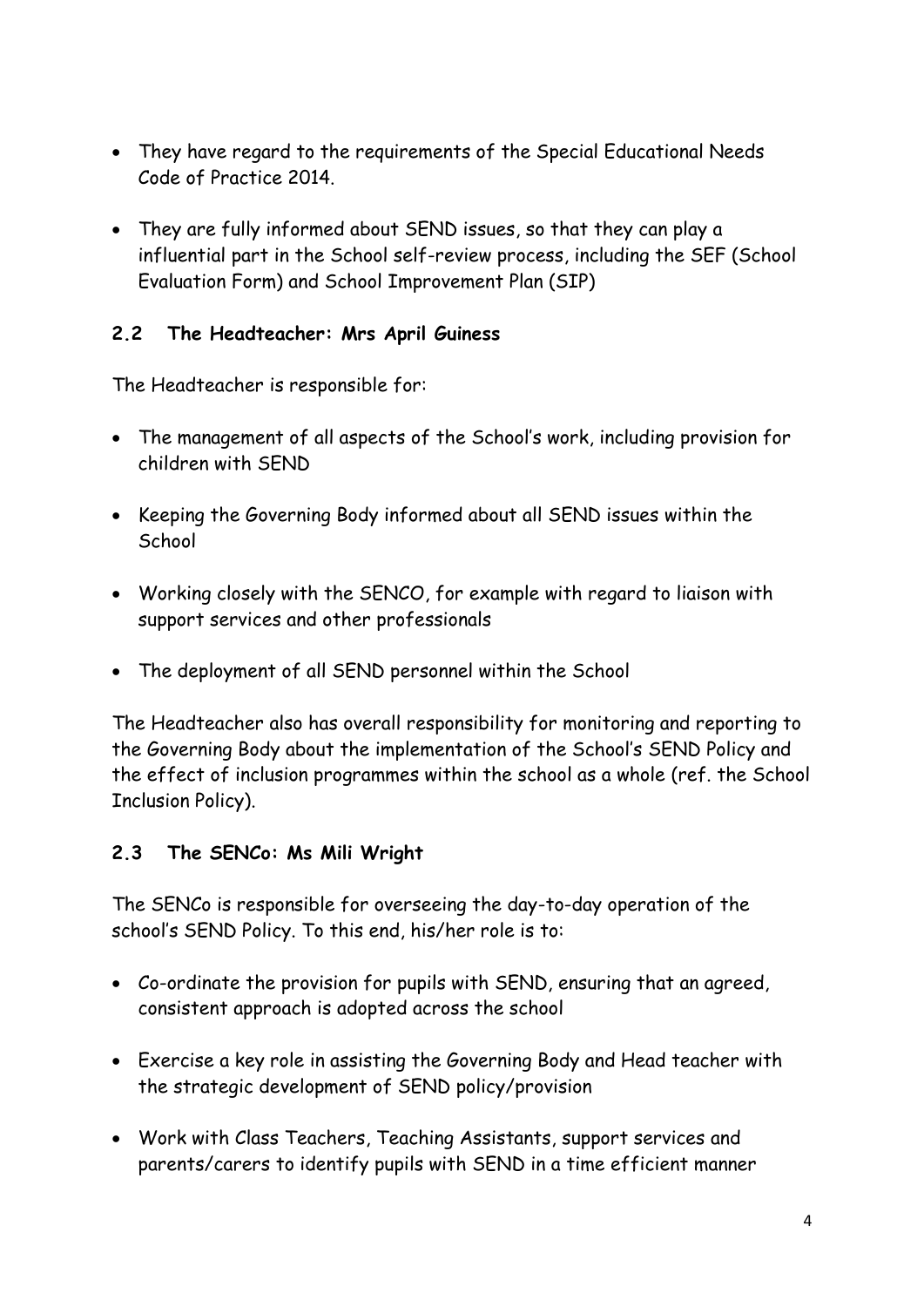- Support all staff in understanding the needs of children with SEND and ensure the priority areas for the development of SEND are reflected in the school development plan
- Monitor progress of targets for pupils with SEND, evaluating the effectiveness of teaching and learning through observation, work analysis and scrutiny of existing school assessment data, and using these analyses to set targets to raise attainment
- Devise intervention programmes and advise on appropriate resources and materials (and their use) for children with SEND.
- Help to ensure effective and transparent liaison between Class Teachers and parents/carers of pupils with SEND, in order to promote a partnership approach
- Work with outside agencies, arranging meetings and providing a link between these agencies, Class Teachers and parents/careers
- Maintain the school's SEND register and SEND records
- Contribute to the in-service training of staff, disseminating good practice in SEND across the school
- Work closely with SENCos in receiving schools and/or other primary schools to help provide a smooth transition from one school to another
- Keep up to date with the latest legislation, initiatives and research on SEND
- Work with the Governing Body, Headteacher, Class Teachers and Teaching Assistants to ensure all children's learning is of equal importance and that realistic expectations have been agreed

#### **2.4 Class Teachers:**

Class teachers are responsible for:

• Including pupils with SEND in the classroom, and for providing an appropriately differentiated, challenging and progressive curriculum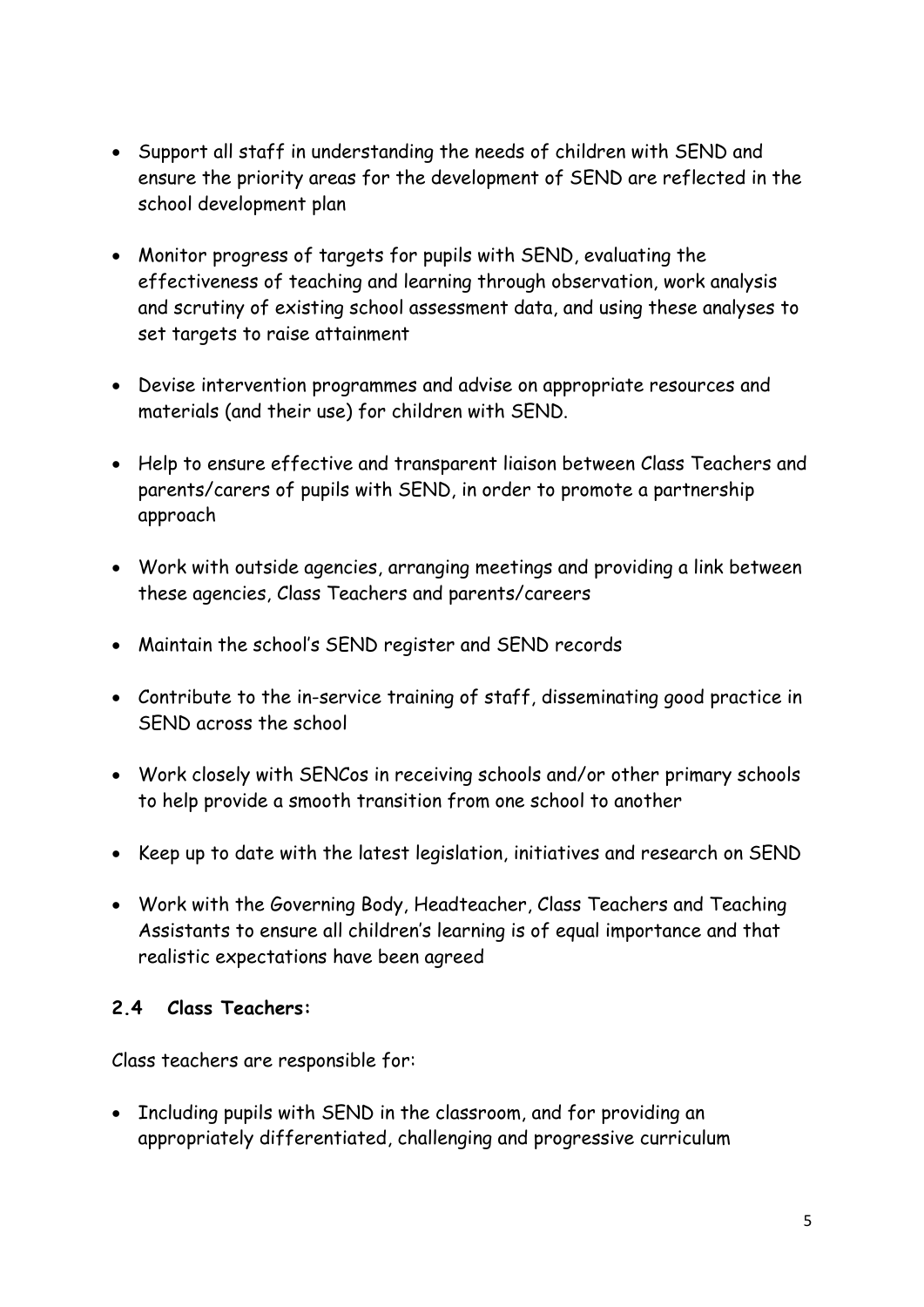- Being proactive in seeking advice from the SENCo on identification of SEND, assessment and strategies to support inclusion
- Familiarising themselves with the School's SEND Policy and procedures for identification, monitoring and supporting children with SEND
- Managing individual and group provision carried out by Teaching Assistants for children in their class
- Giving feedback to parents of pupils with SEND, including as part of the review process for Pupil Profiles or Education, Health and Care Plans (EHCP)
- Devising and carrying out a SEND timetable which highlights and identifies when interventions will take place for children in their class
- Maintaining their class SEND file as a working document

#### **2.5 Teaching Assistants (TAs):**

TAs work closely as part of a team with Class Teachers and the SENCo. Their role includes supporting children's individual needs and facilitating the inclusion of pupils with SEND in the classroom setting, enabling them to have access to the whole curriculum. They play an important role in implementing Pupil Profiles and EHCP, and monitoring progress. TAs may also contribute to review meetings. They must:

- Be fully aware of the School's SEND policy and the procedures for identifying, assessing and making provision for pupils with SEND
- Use the school's procedures for giving feedback to Class Teachers about pupils' responses to tasks and strategies

## **3.0 IDENTIFICATION, ASSESSMENT AND PROVISION**

#### **3.1 Identification:**

All our children our assessed when they join Wroxton C of E (A) Primary School and at regular intervals during their time with us. The progress of all children is tracked on a termly basis through a range of whole school assessment procedures. The school identifies SEND as early as possible by gathering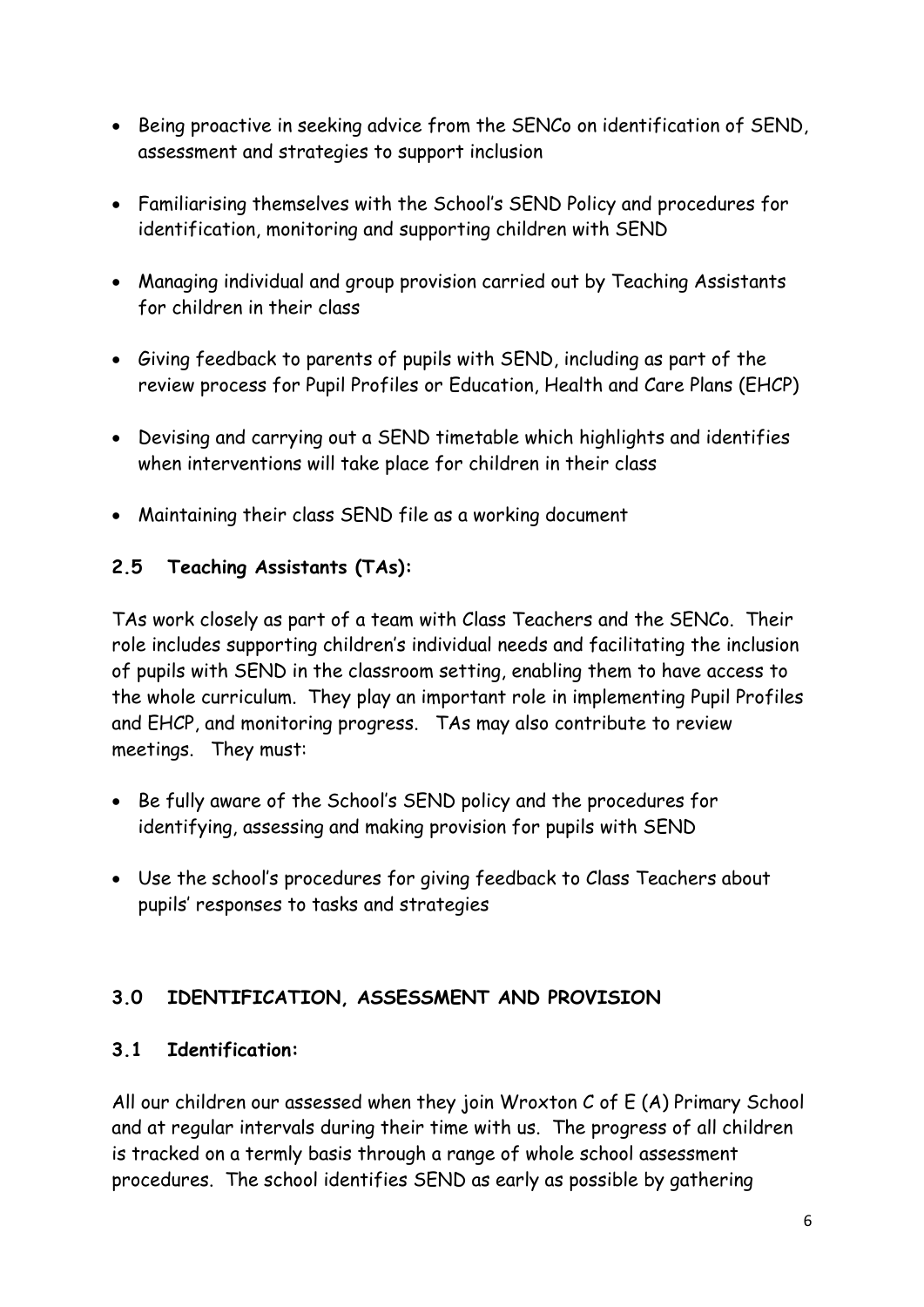evidence through observations, assessments, written records and liaison with parents/carers. Detailed descriptors are also used to inform assessments and ensure judgements are accurate.

Children's needs and requirements fall into four broad areas (see below), but individual pupils may well have needs which span two or more areas. For example, a pupil with general learning difficulties may also have communication difficulties or a sensory impairment.

| 1) | Communication and interaction:                       | Speech, Language and Communication<br>needs<br>Autistic Spectrum Condition including                                                                                                          |
|----|------------------------------------------------------|-----------------------------------------------------------------------------------------------------------------------------------------------------------------------------------------------|
| 2) | Cognition and Learning:                              | Aspergers and Autism<br>Learning difficulties                                                                                                                                                 |
|    |                                                      | Specific Learning Difficulties, e.g.<br>dyslexia, dyspraxia, dyscalculia                                                                                                                      |
| 3) | Social, emotional and mental<br>health difficulties: | Behaviour reflecting underlying mental<br>health difficulties (e.g. anxiety,<br>depression).<br>Attention deficit disorder, attention<br>deficit hyperactive disorder, attachment<br>disorder |
| 4) | Sensory and/or physical:                             | <b>Hearing Impairment</b><br>Visual impairment<br>Physical disability<br>Multi-sensory impairment                                                                                             |

## **3.1.1 Initial Action:**

Where a child's progress is identified as a cause for concern, the first response is high quality targeted teaching within the classroom. Slow progress and/or low attainment do not necessarily mean that a child has SEND. All staff working with a specific child will be alerted to their emerging needs. The Class Teacher will observe and monitor progress within the classroom context over a period of time (usually up to six weeks). During this period of time, termed 'Initial Action', targeted teaching approaches will be used which focus on the area(s) of concern. Class Teachers will also complete an age/stage specific initial identification form, together with need-based detailed descriptors.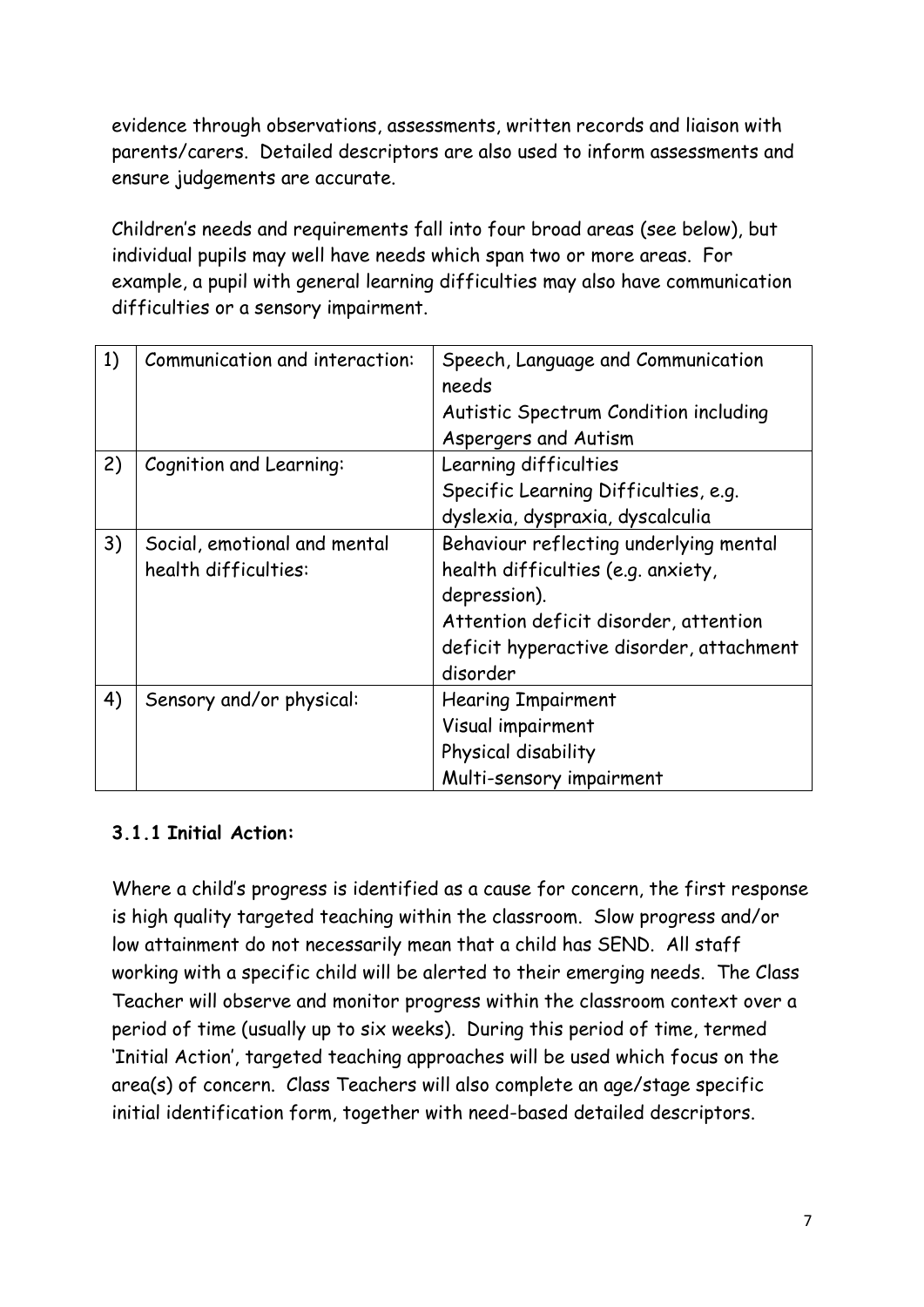If SEND is clearly identified, the school will then follow two 'school-based' stages: 1) Special Needs Support (Pupil Profile); and 2) EHCP. These stages incorporate a continuous cycle of planning, intervention, evaluation and review. The individual pupil will be consulted, as appropriate, taking into account his/her level of maturity and understanding. Parents/carers will be consulted and informed throughout the process.

## **3.1.2 Special Needs Support - Pupil Profile:**

When a child is identified as needing specific SEND support, the school employs a graduated approach of 'Assess-Plan-Do-Review', adopting the recommended model for Special Educational Needs as set out in the Special Educational Needs Code of Practice 2014. At Wroxton CE (A) Primary School we also refer to Oxfordshire County Council's guidance, *Identifying and supporting Special Educational Needs in Oxfordshire schools and settings*. A Pupil Profile may be deemed necessary when a child:

- Makes little or no progress even when teaching approaches are targeted to focus on their identified area(s) of need
- Displays a continuing difficulty in developing Literacy or Numeracy skills, which results in poor attainment in some curriculum areas, i.e. significantly below the expected level for their age
- Presents persistent emotional and/or behavioural difficulties which need specific intervention
- Has sensory, physical, interaction or communication problems and continues to make little or no progress despite the provision of specialist equipment

The Headteacher and SENCo consider all the information gathered from within the school about the pupil's progress. Where more specific assessment is deemed to be necessary, this will be carried out by the SENCo, who may involve other professionals from outside the school. The information gathering process will include early discussions with the pupil and their parents/carers, so both parties are fully involved.

A Pupil Profile is prepared by the Class Teacher with support from the SENCo. This is a working document that is used to: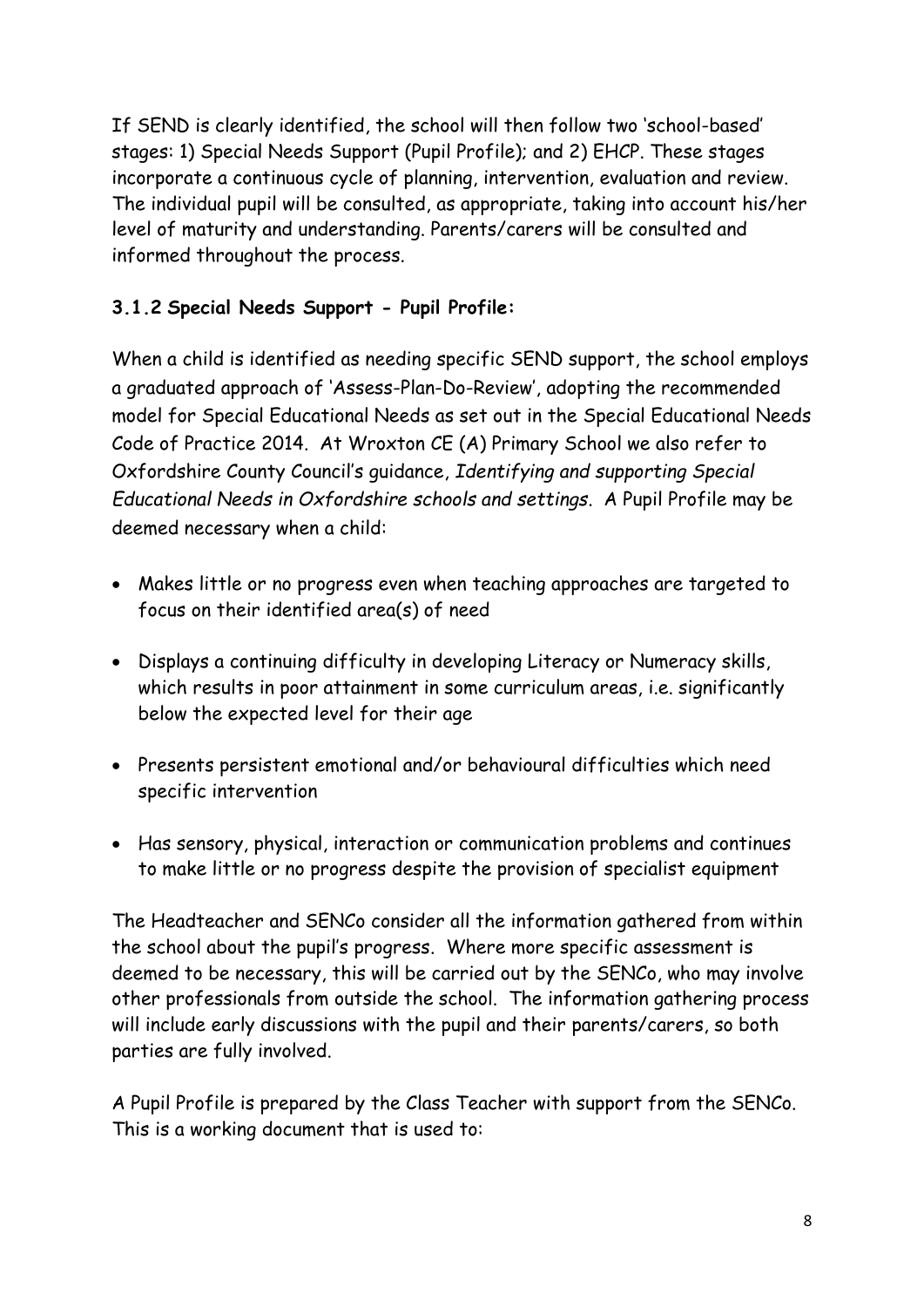- a) Enable the child to have a voice to have their strengths and what is important to them as an individual acknowledged
- b) Help parents/carers share their knowledge and expertise on how best to support their child
- c) Capture important information to enable teachers to personalise learning
- d) Inform person-centred action planning and target setting. This can make outcomes and targets more meaningful and relevant to the young person
- e) Share information between school staff, professionals and specialists

The Class Teacher and designated TA(s) implement the targets and progress is reviewed termly. There is increased curriculum differentiation and a separate programme of work may be drawn up to achieve the Pupil Profile targets. Either in-class or withdrawal support is provided as appropriate. When a child is withdrawn from the class situation it is for a planned length of time and with the aim of successful reintegration.

The SENCo is responsible for monitoring and reviewing SEND provision and pupil progress. A child may no longer need a Pupil Profile if their progress is good and targets are consistently met.

#### **3.1.3 Education, Health and Care Plan (EHCP):**

Where a child's needs are considerable and there is little progress despite receiving an individualised programme and/or concentrated support, the decision may be taken to request an EHCP assessment by the Local Authority. This process involves presenting detailed records of the schools' provision and its impact for their consideration. Parents/carers are fully involved in the process and have the opportunity to contribute to the report submitted. Only a very small proportion of children will require an EHCP. These children are likely to have severe or complex needs that require more specialist advice and support.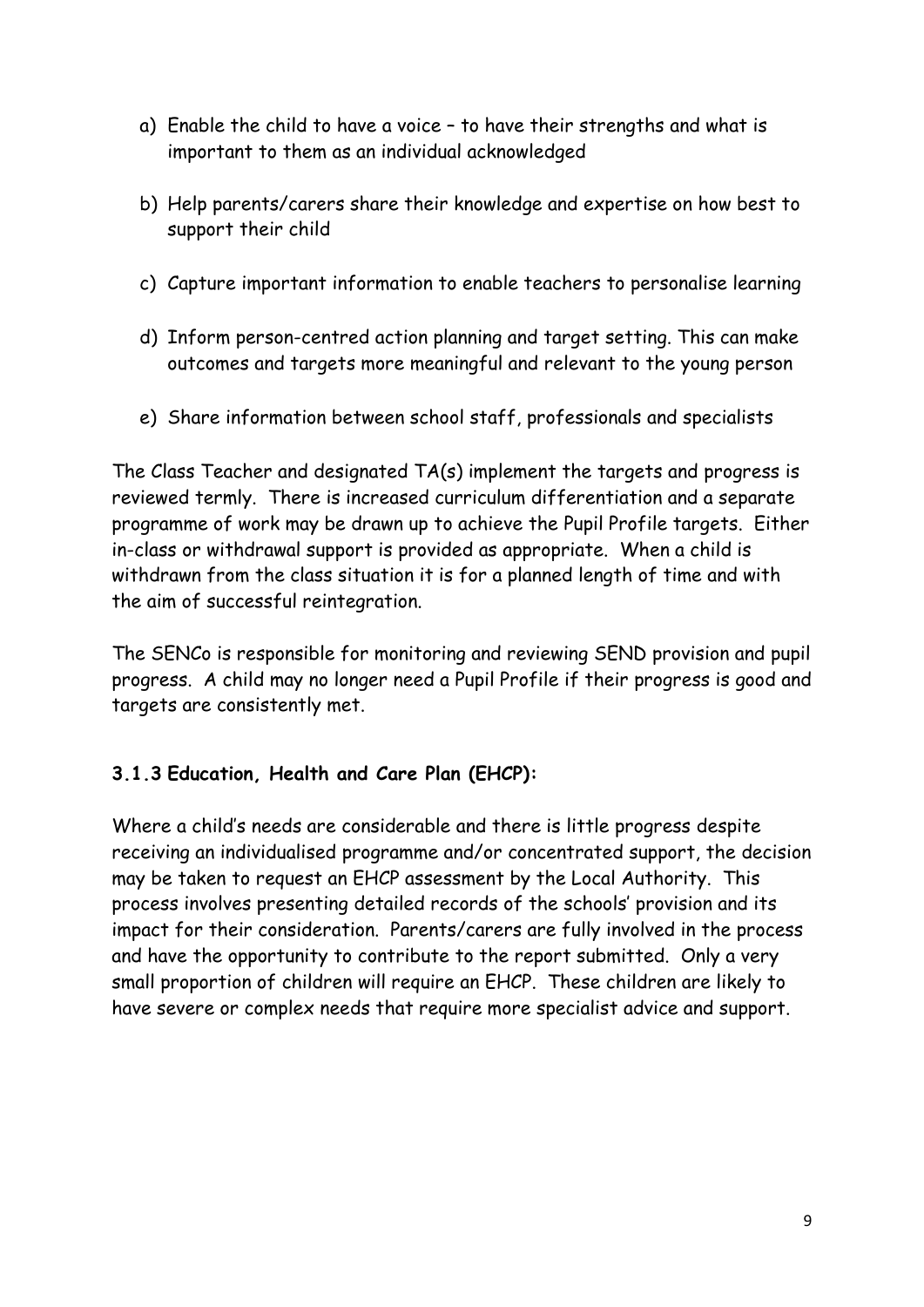### **4.0 MONITORING AND EVALUATION**

The SENCo supports Class Teachers in reviewing Pupil Profiles and EHCP, and setting new targets. The SENC also liaises with TAs who support children with SEN, and monitors the quality of the interventions delivered through a timetable of formal observations.

The SENCo regularly meets with the SEND Governor to evaluate pupil progress and discuss any issues that have arisen. The success of the school's SEND policy and provision is evaluated through:

- Monitoring of classroom practice by the Headteacher, SENCo and subject co-ordinators (including book scrutiny)
- Analysis of pupil tracking data (formative and summative assessments) for individual pupils and for cohorts
- Evaluation of value-added data for pupils on the SEND Register (reviewing progress made from Foundation Stage to the end of Key Stage One, through to end of Key Stage Two)
- Termly monitoring of procedures and practice by the school Governor with responsibility for SEND
- School self-evaluation processes, including the Special Educational Needs Audit, Accessibility Audit, SEF (School Evaluation Form) and School Improvement Plan (SIP)
- The SEN Annual Report to Parents, which contains information relating to the School's SEN provision and pupil progress
- The school's annual SEND Review, which evaluates the success of our policy and sets new targets for development
- Visits from the LEA and OFSTED inspection arrangements, which also enable us to evaluate the success of our provision
- Review meetings with parents/carers and staff, both formal and informal, to plan targets, review/revise provision and celebrate successes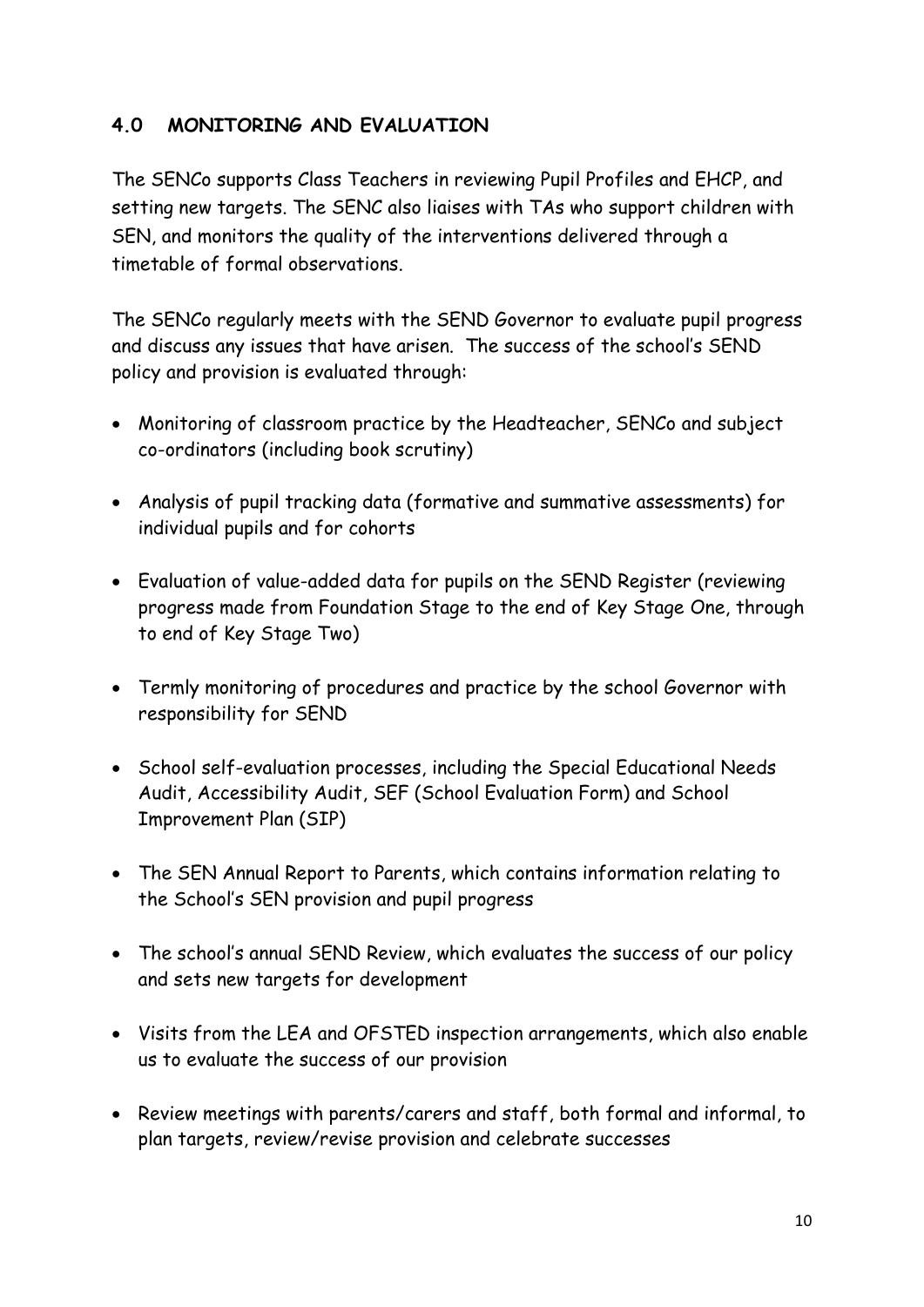- Voice of the child interviews, dialogue and Pupil Profile comments
- The annual questionnaire to parents

## **5.0 CURRICULUM ACCESS AND INCLUSION**

The School recognises the wide diversity of children within our school community and embraces this diversity as a rich resource to enhance the learning and understanding of all its members. We encourage all our students, including those with SEND to take a full and active part in the life and work of the school.

For some curriculum subjects, the children are grouped within their class according to ability although we recognise the benefits of mixed ability teaching and learning. All Class Teachers provide a differentiated curriculum to ensure access at all levels. Any children with particular needs are included as fully as possible into the classroom environment and, where appropriate, the curriculum is adjusted. Sometimes it may be appropriate to withdraw a child sensitively, to work individually with a TA, specialist teacher or the SENCo in order to acquire, reinforce or extend skills more effectively. Withdrawal programmes are normally time-limited.

Provision for students with SEND is intended to enable them to make the greatest possible progress in the context of the National Curriculum and in their personal development, including social, emotional and behaviour skills. For further information, please refer to the Schools Access Plan and Inclusion Policy.

# **6.0 ALLOCATION OF RESOURCES**

SEND resources are allocated and utilised within the School according to need. The resources available include ICT and other materials, specialist teacher time and input from a range of professionals (e.g. our designated Educational Psychologist, Special Needs Advisory Support Teacher, and Speech and Language Therapist). The school has a continuing commitment to review resources within School and to identify new resource opportunities as and when possible. Wroxton CE Primary School follows Local Authority guidance to ensure that the needs of children on our SEND Register are appropriately met.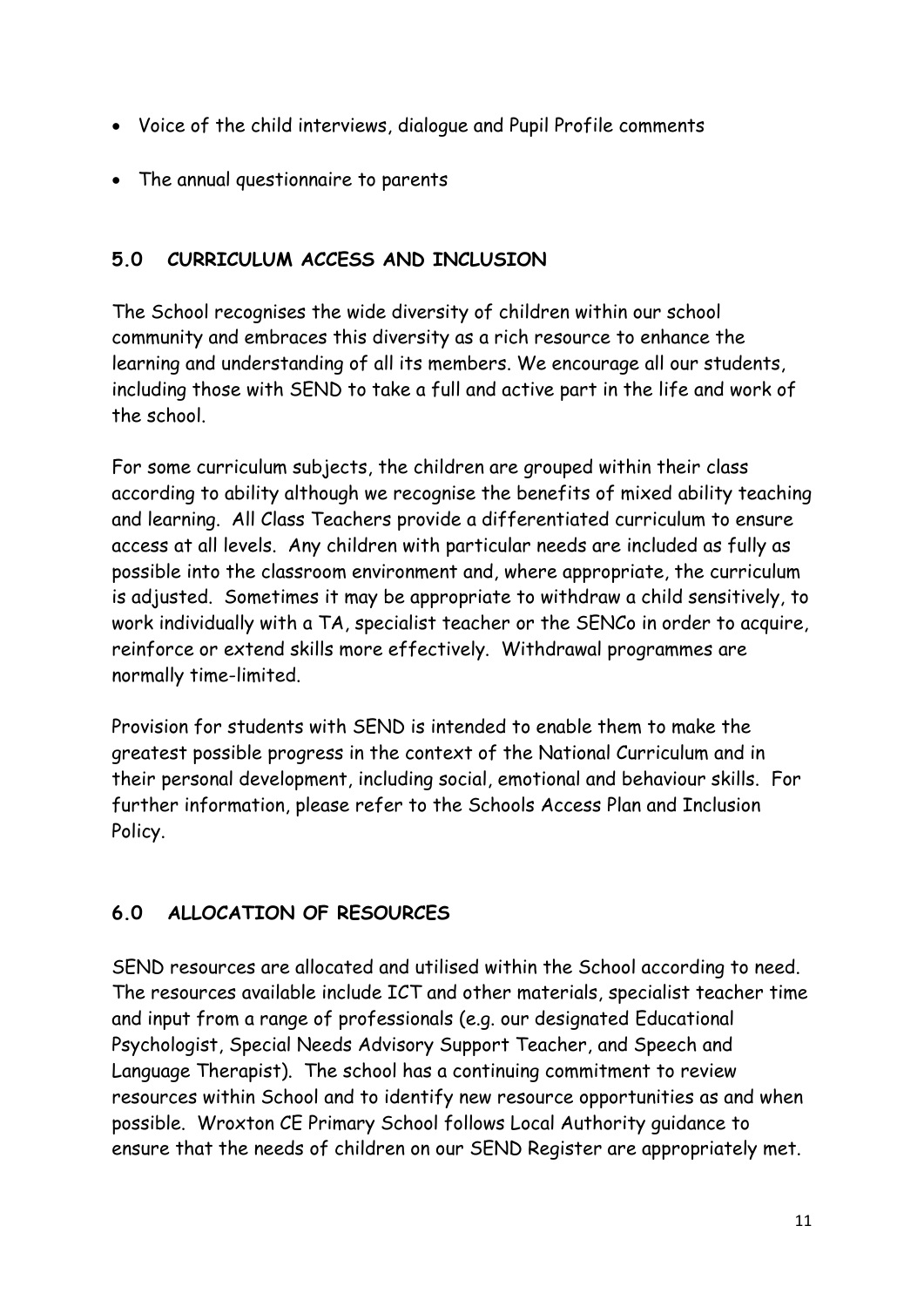## **7.0 PARTNERSHIP WITHIN AND BEYOND THE SCHOOL**

#### **7.1 The Voice of the Child:**

Where possible all children on the SEND Register will be involved in discussing their learning and identifying new targets. The aim of this is to give the child the opportunity to make choices and for it to be recognised/acknowledged that their views are important. Children who know that their opinions will be valued are likely to have greater confidence and will be more effective learners. We encourage children with SEND to participate in their learning by:

- Encouraging them to regularly reflect upon their in-class work, with reference to marking commentary
- Creating opportunities for them to talk to Class Teachers and TAs about their progress and next steps
- Having designated time for pupil conferencing
- Providing access to pastoral support
- Using a range of in-class and whole-school reward systems to promote positive behaviours and celebrate successes
- Access/involvement in an active School Council
- Providing additional training and development for Teachers and/or Teaching Assistants, as required

#### **7.2 Partnership with Parents/Carers:**

Effective home-school links are an essential part of the support arrangements for a child with SEND. At Wroxton C E Primary School, we positively encourage parents/carers to be partners in the education process. Review meetings will take place once every two terms (three times a year). Parents/carers will receive accurate and up-to-date information when they meet with Class Teachers, so that they have a full picture of their child's skills and abilities, as well as their learning needs and targets.

Parents/carers are welcome to arrange meetings with their child's Class Teacher, the Head teacher or SENCo at other times to discuss any aspect of their child's progress. The school many also request additional meetings as necessary. Parents/carers will be consulted before external agencies are involved and are included as far as possible in any SEND strategies that are instigated for their child. Parents/carers have the right to access records of their child's progress and are also encouraged to contribute to these records.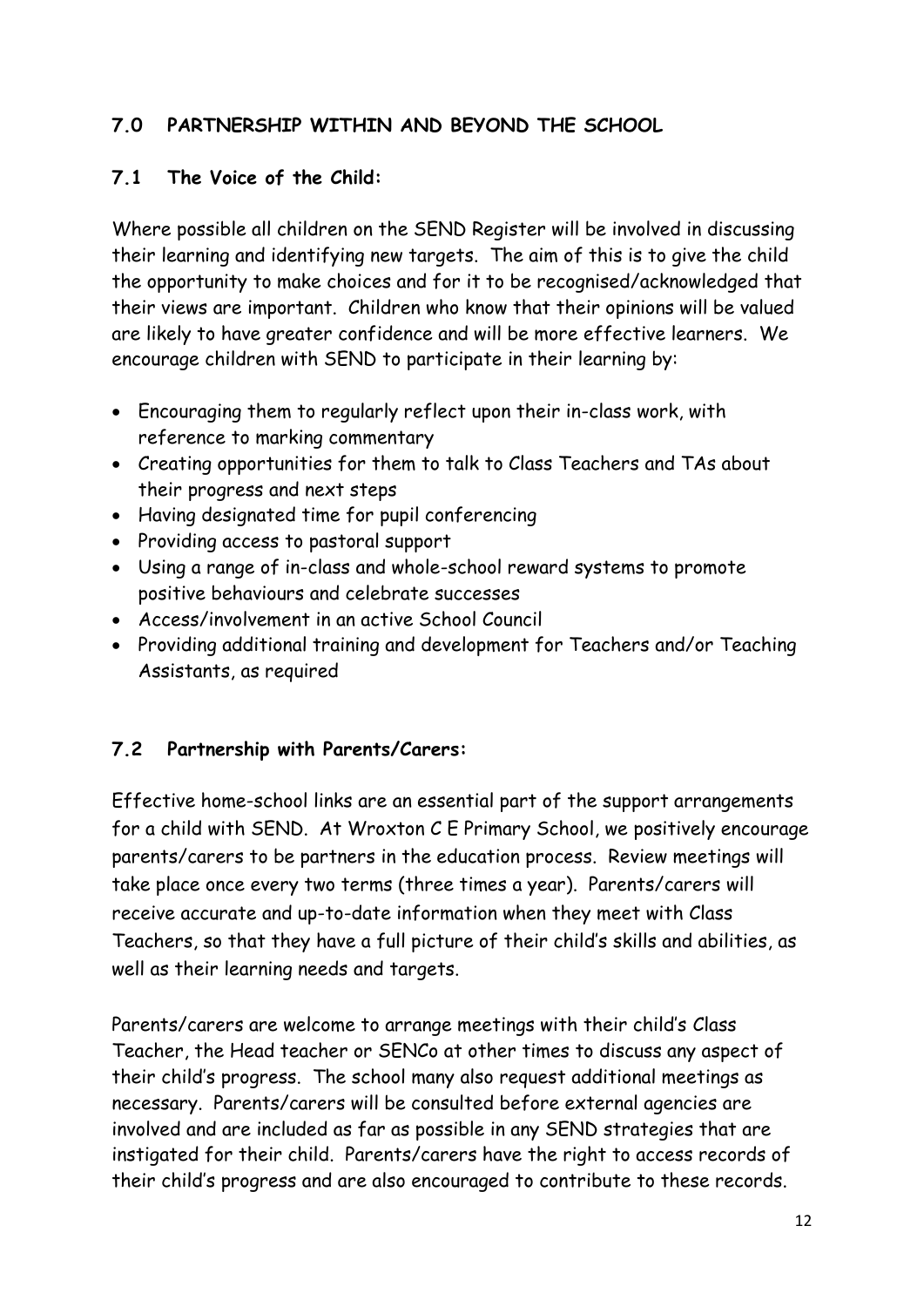#### **7.3 Transition and Communication:**

At the end of each school year Class Teachers meet to share and pass on essential information and records about children with SEND. If a child with SEND leaves the school during the primary years or at the time of secondary transfer, records are passed on to the receiving school and meetings may be held prior to transfer. Similarly information is sought from previous schools for new children joining Wroxton C E Primary School.

## **8.0 LINKS WITH OTHER AGENCIES, ORGANISATIONS AND SUPPORT SERVICES**

The school has access to a wide range of education, health and social services professionals available in Oxfordshire, whom the Headteacher, SENCo and/or Class Teacher will liaise with in relation to a child with SEND as appropriate. We endeavour to foster close working relationships with all external services and professionals, and are committed to incorporating this expertise and the advice offered into our work with the children.

### **8.1 External Agency Contact List:**

Please find below a list of the services we currently have access to. Other health, social services, and voluntary organisations will be contacted as a need arises.

| <b>Service</b>                                              |  |  |
|-------------------------------------------------------------|--|--|
| Autistic Service Outreach Teacher Behaviour Support Service |  |  |
| Child Adolescent and Mental Health Service (CAMHS)          |  |  |
| Consultant for Inclusion (SEN)                              |  |  |
| <b>Educational Psychology Service</b>                       |  |  |
| <b>Education Social Worker</b>                              |  |  |
| <b>Hearing Impairment Service</b>                           |  |  |
| Home School Community Link Worker                           |  |  |
| <b>ICT Advisory Service</b>                                 |  |  |
| Language and Communication Therapy (LACAT)                  |  |  |
| Occupational Therapy                                        |  |  |
| Parent Partnership Service                                  |  |  |
| Physical Disability Service                                 |  |  |
| Physiotherapy Service                                       |  |  |
| Play Therapist                                              |  |  |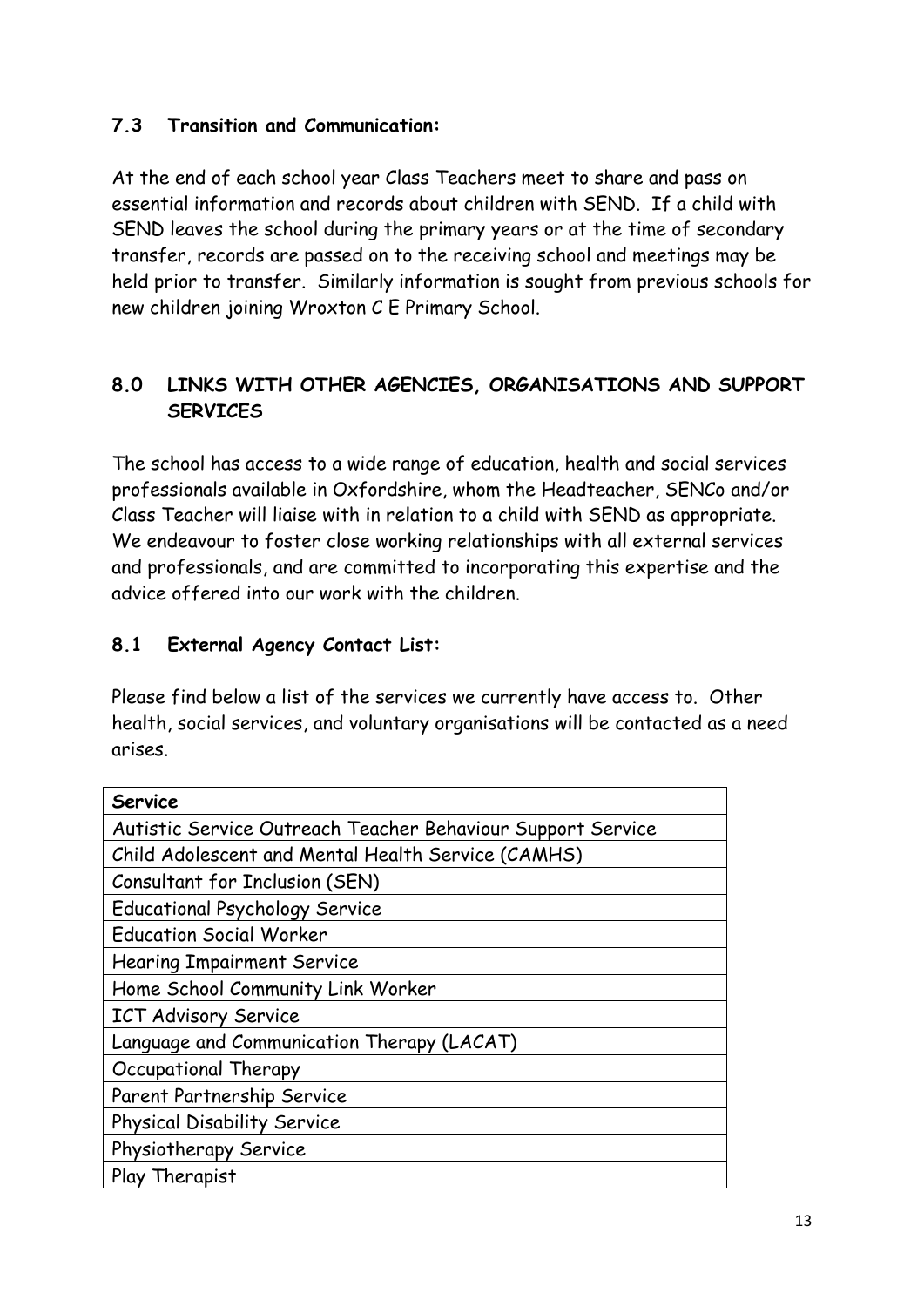| Primary Child Adolescent and Mental Health Service (PCAMHS) |  |  |
|-------------------------------------------------------------|--|--|
| School Nurse                                                |  |  |
| Speech and Language Therapy                                 |  |  |
| Social Services                                             |  |  |
| Special Needs Advisory Support Teacher (SNAST)              |  |  |
| Visual Impairment Team                                      |  |  |
|                                                             |  |  |

## **9.0 PROCEDURE FOR COMPLAINTS**

The school has a standard complaints procedure. If a parent/carer has a concern about SEND provision the first point of contact should be the Class Teacher who may refer the query to the SENCO. If the situation cannot be resolved it will then be referred to the Headteacher. If this does not bring a satisfactory conclusion the complaint will be heard by a panel comprised of members of the Governing Body.

## **10 RELATED POLICIES:**

- Able, Gifted and Talented Pupil Policy
- Accessibility Policy and Plan
- Access To Education for Pupils with Medical Needs Policy
- Attendance Policy
- Behaviour Policy
- Child Protection Policy
- Data Protection Policy
- Equal Opportunities Policy
- Health and Safety Policy
- Inclusion Policy
- Oxfordshire Dyslexia Policy

# **11 USEFUL WEB LINKS:**

If you would like impartial advice from Oxfordshire's Parent Partnership Service, please contact [https://www.oxfordshire.gov.uk/residents/children](https://www.oxfordshire.gov.uk/residents/children-education-and-families/education-and-learning/special-educational-needs-and-disability-local-offer/information-advice-and-support-parents-and-children-about-sen/sendiass-oxfordshire)[education-and-families/education-and-learning/special-educational-needs-and](https://www.oxfordshire.gov.uk/residents/children-education-and-families/education-and-learning/special-educational-needs-and-disability-local-offer/information-advice-and-support-parents-and-children-about-sen/sendiass-oxfordshire)[disability-local-offer/information-advice-and-support-parents-and-children-about](https://www.oxfordshire.gov.uk/residents/children-education-and-families/education-and-learning/special-educational-needs-and-disability-local-offer/information-advice-and-support-parents-and-children-about-sen/sendiass-oxfordshire)[sen/sendiass-oxfordshire](https://www.oxfordshire.gov.uk/residents/children-education-and-families/education-and-learning/special-educational-needs-and-disability-local-offer/information-advice-and-support-parents-and-children-about-sen/sendiass-oxfordshire)